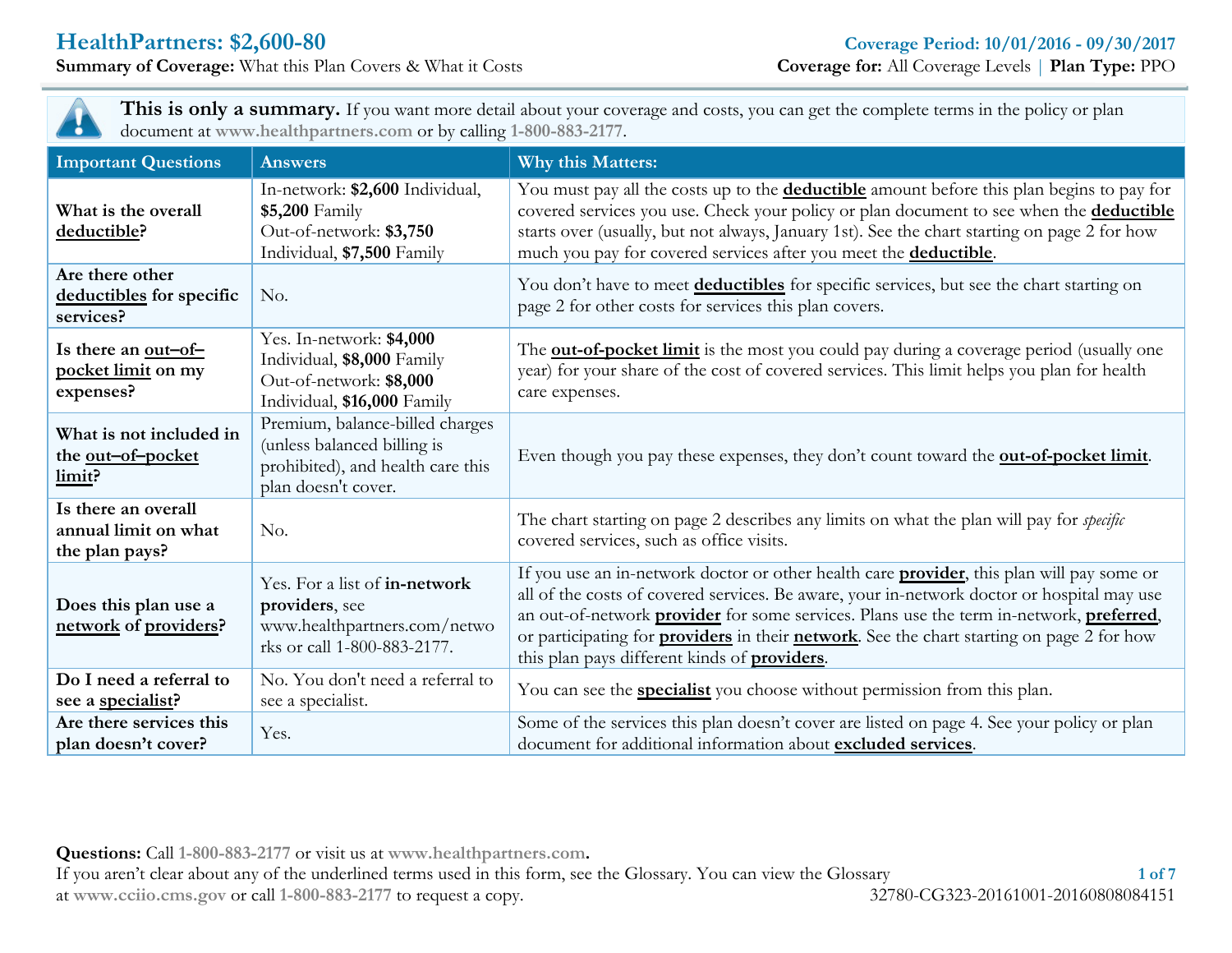**Summary** of Coverage: What this Plan Covers & What it Costs **Coverage Coverage** for: All Coverage Levels | **Plan Type:** PPO

- **Copayments** are fixed dollar amounts (for example, \$15) you pay for covered health care, usually when you receive the service.
- **Coinsurance** is *your* share of the costs of a covered service, calculated as a percent of the **allowed amount** for the service. For example, if the plan's **allowed amount** for an overnight hospital stay is \$1,000, your **coinsurance** payment of 20% would be \$200. This may change if you haven't met your **deductible**.
	- The amount the plan pays for covered services is based on the **allowed amount**. If an out-of-network **provider** charges more than the **allowed amount**, you may have to pay the difference. For example, if an out-of-network hospital charges \$1,500 for an overnight stay and the **allowed amount** is \$1,000, you may have to pay the \$500 difference. (This is called **balance billing**.)
	- This plan may encourage you to use in-network **providers** by charging you lower **deductibles**, **co-payments** and **co-insurance** amounts.

| Common                                                     |                                                  | Your cost if you use a                                                                                    |                                                                                                                                                                 |                                                                                                |
|------------------------------------------------------------|--------------------------------------------------|-----------------------------------------------------------------------------------------------------------|-----------------------------------------------------------------------------------------------------------------------------------------------------------------|------------------------------------------------------------------------------------------------|
| <b>Medical Event</b>                                       | <b>Services You May Need</b>                     | <b>In-Network</b><br>Provider                                                                             | <b>Out-Of-Network</b><br>Provider                                                                                                                               | <b>Limitations &amp; Exceptions</b>                                                            |
|                                                            | Primary care visit to treat an injury or illness | Office Visit: 20%<br>coinsurance<br>Convenience Care:<br>20% coinsurance<br>virtuwell: 20%<br>coinsurance | Office Visit: 40%<br>coinsurance<br>Convenience Care:<br>40% coinsurance<br>virtuwell: Not<br>covered                                                           | -none-                                                                                         |
|                                                            | Specialist visit                                 | 20% coinsurance                                                                                           | 40% coinsurance                                                                                                                                                 | -none-                                                                                         |
| If you visit a health                                      | Other practitioner office visit                  | 20% coinsurance                                                                                           | 40% coinsurance                                                                                                                                                 | -none-                                                                                         |
| care provider's office<br>or clinic                        | Preventive care/screening/immunization           | No charge                                                                                                 | 40% coinsurance<br>for<br>immunizations,<br>No charge for well<br>child, $40\%$<br>coinsurance for<br>preventive care,<br>40% coinsurance<br>for other services | -none-                                                                                         |
|                                                            | Diagnostic test (x-ray, blood work)              | 20% coinsurance                                                                                           | 40% coinsurance                                                                                                                                                 | -none-                                                                                         |
| If you have a test                                         | Imaging (CT/PET scans, MRIs)                     | 20% coinsurance                                                                                           | 40% coinsurance                                                                                                                                                 | -none-                                                                                         |
| If you need drugs to<br>treat your illness or<br>condition | Generic drugs                                    | 20% coinsurance                                                                                           | 40% coinsurance<br>at retail, mail not<br>covered                                                                                                               | 31 Day supply retail/93 day supply<br>mail order; Rx Generic and Brand<br>Preventive Copay \$0 |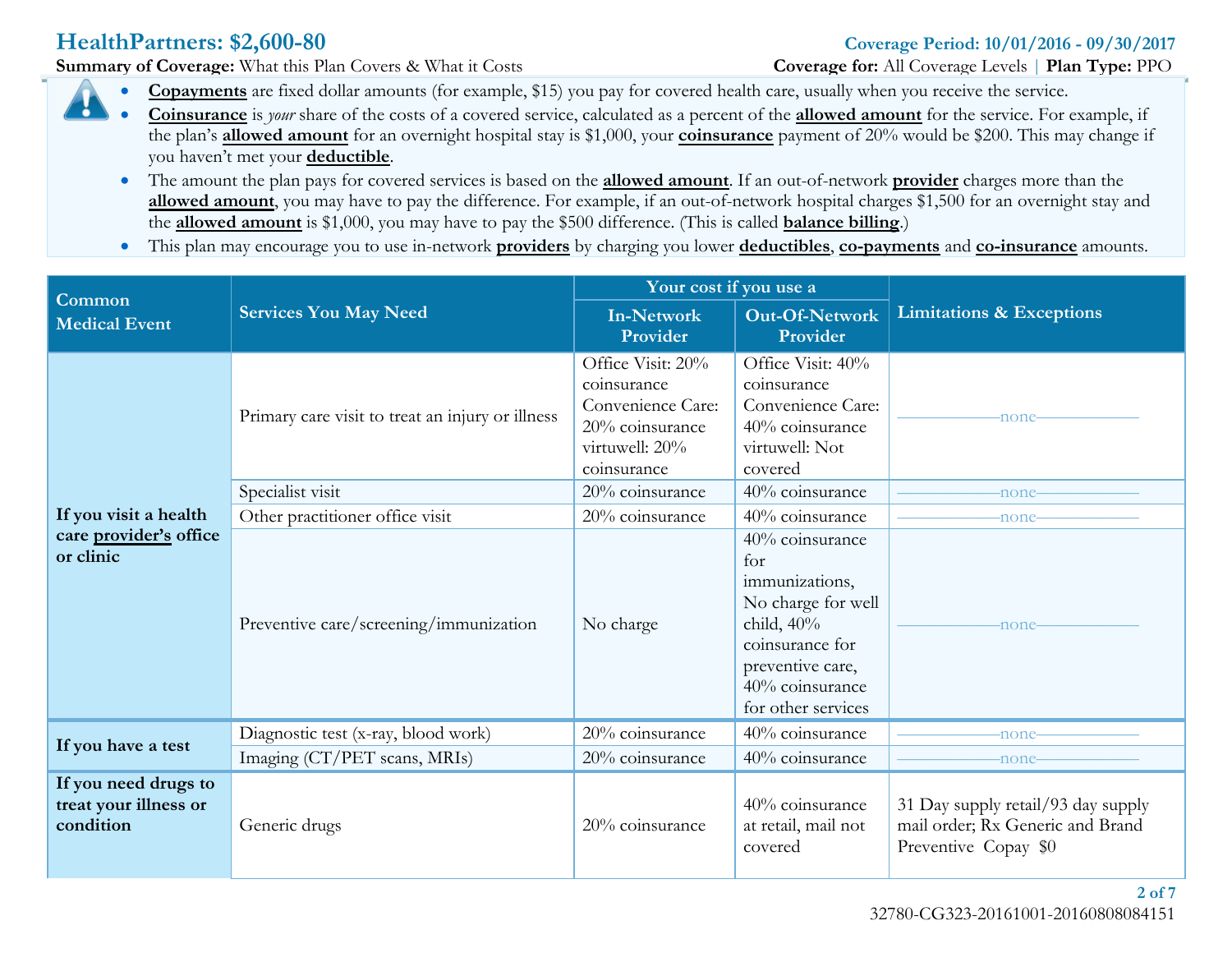**HealthPartners: \$2,600-80 Coverage Period: 10/01/2016 - 09/30/2017**<br> **Summary of Coverage:** What this Plan Covers & What it Costs **Coverage Coverage** for: All Coverage Levels | Plan Type: PPO **Summary** of **Coverage:** What this Plan Covers & What it Costs

|                                                                                                   | $\lim_{\omega \to 0}$ or coverage. What the radii covers $\alpha$ what it costs | Your cost if you use a        |                                                         | $\frac{1}{2}$                                      |
|---------------------------------------------------------------------------------------------------|---------------------------------------------------------------------------------|-------------------------------|---------------------------------------------------------|----------------------------------------------------|
| Common<br><b>Medical Event</b>                                                                    | <b>Services You May Need</b>                                                    | <b>In-Network</b><br>Provider | Out-Of-Network<br>Provider                              | <b>Limitations &amp; Exceptions</b>                |
| More information<br>about prescription<br>drug coverage is<br>available at www                    | Formulary brand drugs                                                           | 20% coinsurance               |                                                         |                                                    |
| .healthpartners.com<br>/public/pharmacy/f<br>ormularies/formular<br>y/preferredrx/index.<br>html. | Non-formulary brand drugs                                                       | 40% coinsurance               |                                                         |                                                    |
|                                                                                                   | Specialty drugs                                                                 | 20% coinsurance               | 40% coinsurance<br>at retail, mail not<br>covered       | \$200 maximum copay per prescription<br>per month. |
| If you have                                                                                       | Facility fee (e.g., ambulatory surgery center)                                  | 20% coinsurance               | 40% coinsurance                                         | -none-                                             |
| outpatient surgery                                                                                | Physician/surgeon fees                                                          | 20% coinsurance               | 40% coinsurance                                         | -none                                              |
| If you need                                                                                       | Emergency room services                                                         | 20% coinsurance               | 20% coinsurance                                         | -none                                              |
| immediate medical                                                                                 | Emergency medical transportation                                                | 20% coinsurance               | 20% coinsurance                                         | -none                                              |
| attention                                                                                         | Urgent care                                                                     | 20% coinsurance               | 40% coinsurance                                         | -none                                              |
| If you have a                                                                                     | Facility fee (e.g., hospital room)                                              | 20% coinsurance               | 40% coinsurance                                         | -none                                              |
| hospital stay                                                                                     | Physician/surgeon fee                                                           | 20% coinsurance               | 40% coinsurance                                         | -none                                              |
| If you have mental                                                                                | Mental/Behavioral health outpatient services                                    | 20% coinsurance               | 40% coinsurance                                         | -none                                              |
| health, behavioral                                                                                | Mental/Behavioral health inpatient services                                     | 20% coinsurance               | 40% coinsurance                                         | -none                                              |
| health, or substance                                                                              | Substance use disorder outpatient services                                      | 20% coinsurance               | 40% coinsurance                                         | -none                                              |
| abuse needs                                                                                       | Substance use disorder inpatient services                                       | 20% coinsurance               | 40% coinsurance                                         | -none                                              |
| If you are pregnant                                                                               | Prenatal and postnatal care                                                     | No charge                     | Prenatal: No<br>charge<br>Postnatal: 40%<br>coinsurance | none                                               |
|                                                                                                   | Delivery and all inpatient services                                             | 20% coinsurance               | 40% coinsurance                                         | -none                                              |
| If you need help                                                                                  | Home health care                                                                | 20% coinsurance               | 40% coinsurance                                         | 120 visit limit                                    |
| recovering or have                                                                                | Rehabilitation services                                                         | 20% coinsurance               | 40% coinsurance                                         | -none                                              |
| other special health                                                                              | Habilitation services                                                           | 20% coinsurance               | 40% coinsurance                                         | -none-                                             |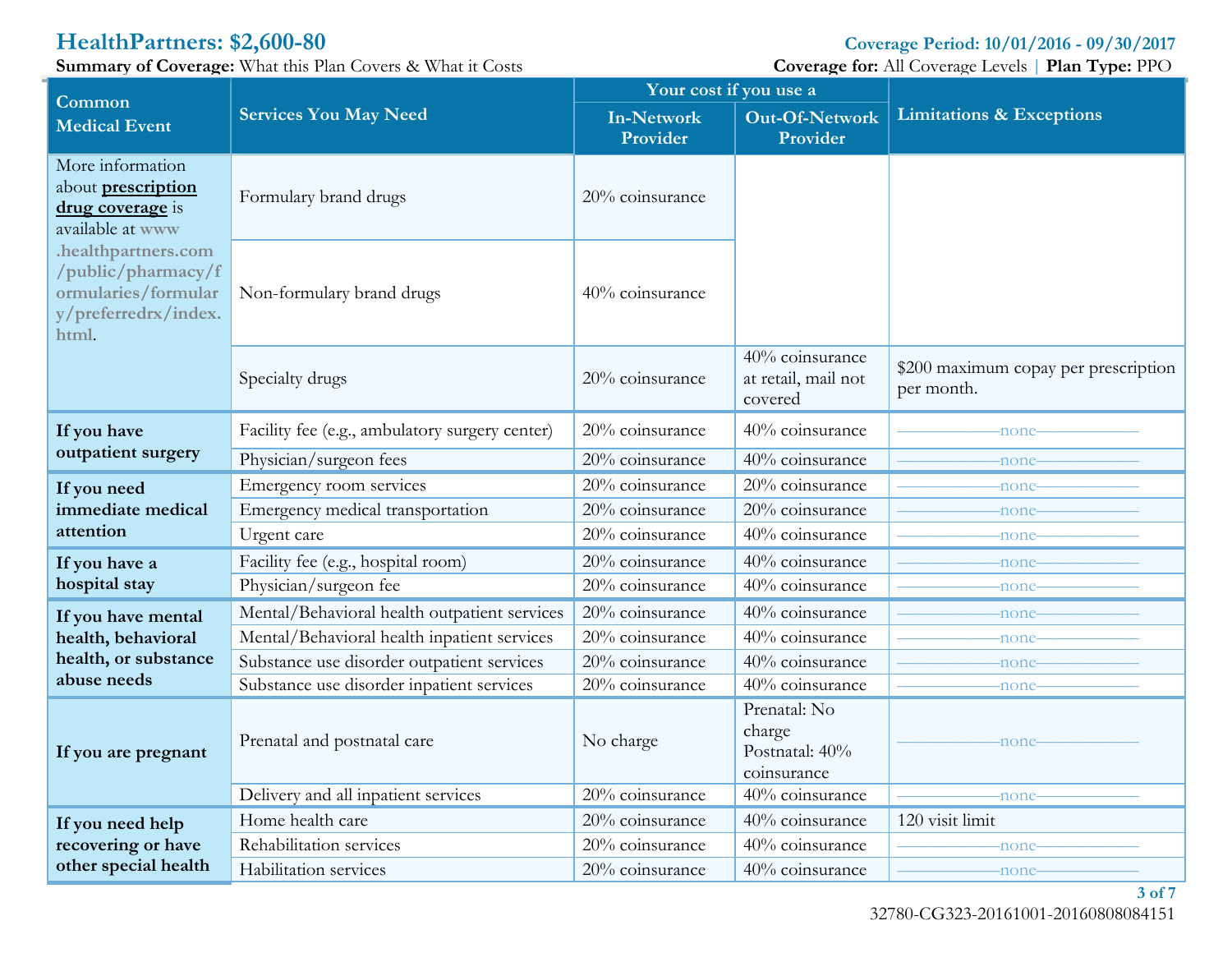**Summary** of Coverage: What this Plan Covers & What it Costs **Coverage Coverage** for: All Coverage Levels | **Plan Type:** PPO

| <b>Common</b>                             | <b>Services You May Need</b> | Your cost if you use a        |                            |                                                     |
|-------------------------------------------|------------------------------|-------------------------------|----------------------------|-----------------------------------------------------|
| <b>Medical Event</b>                      |                              | <b>In-Network</b><br>Provider | Out-Of-Network<br>Provider | <b>Limitations &amp; Exceptions</b>                 |
| needs                                     | Skilled nursing care         | 20% coinsurance               | 40% coinsurance            | 120 Days per confinement                            |
|                                           | Durable medical equipment    | 20% coinsurance               | 40% coinsurance            | Limited to one wig per year for<br>Alopecia Areata. |
|                                           | Hospice service              | 20% coinsurance               | 40% coinsurance            | -none-                                              |
| If your child needs<br>dental or eye care | Eye exam                     | No charge                     | 40% coinsurance            | -none-                                              |
|                                           | Glasses                      | Not covered                   | Not covered                | -none-                                              |
|                                           | Dental check-up              | Not covered                   | Not covered                | -none-                                              |

# <span id="page-3-0"></span>**Excluded Services & Other Covered Services:**

| Services Your Plan Does NOT Cover (This isn't a complete list. Check your policy or plan document for other excluded services.)                          |                                           |                      |  |  |  |
|----------------------------------------------------------------------------------------------------------------------------------------------------------|-------------------------------------------|----------------------|--|--|--|
| Bariatric surgery                                                                                                                                        | Infertility treatment                     | Private-duty nursing |  |  |  |
| Cosmetic surgery                                                                                                                                         | Long-term care                            | Routine foot care    |  |  |  |
| Dental care (Adult)                                                                                                                                      | Non-emergency care when traveling outside | Weight loss programs |  |  |  |
| Hearing aids                                                                                                                                             | the U.S.                                  |                      |  |  |  |
| Other Covered Services (This isn't a complete list. Check your policy or plan document for other covered services and your costs for these<br>services.) |                                           |                      |  |  |  |

Acupuncture Chiropractic care Chiropractic care Chiropractic care Routine eye care (Adult)

## **Your Rights to Continue Coverage:**

If you lose coverage under the plan, then, depending upon the circumstances, Federal and State laws may provide protections that allow you to keep health coverage. Any such rights may be limited in duration and will require you to pay a **premium**, which may be significantly higher than the **premium** you pay while covered under the plan. Other limitations on your rights to continue coverage may also apply.

For more information on your rights to continue coverage, contact the plan at **1-800-883-2177**. You may also contact your state insurance department, the U.S. Department of Labor, Employee Benefits Security Administration at **1-866-444-3272** or **www.dol.gov/ebsa**, or the U.S. Department of Health and Human Services at **1-877-267-2323 x61565** or **www.cciio.cms.gov**.

# **Your Grievance and Appeals Rights:**

If you have a complaint or are dissatisfied with a denial of coverage for claims under your plan, you may be able to **appeal** or file a **grievance**. You can contact your plan at **1-800-883-2177**. You can contact the Department of Labor's Employee Benefits Security Administration at **1-866-444-3272** or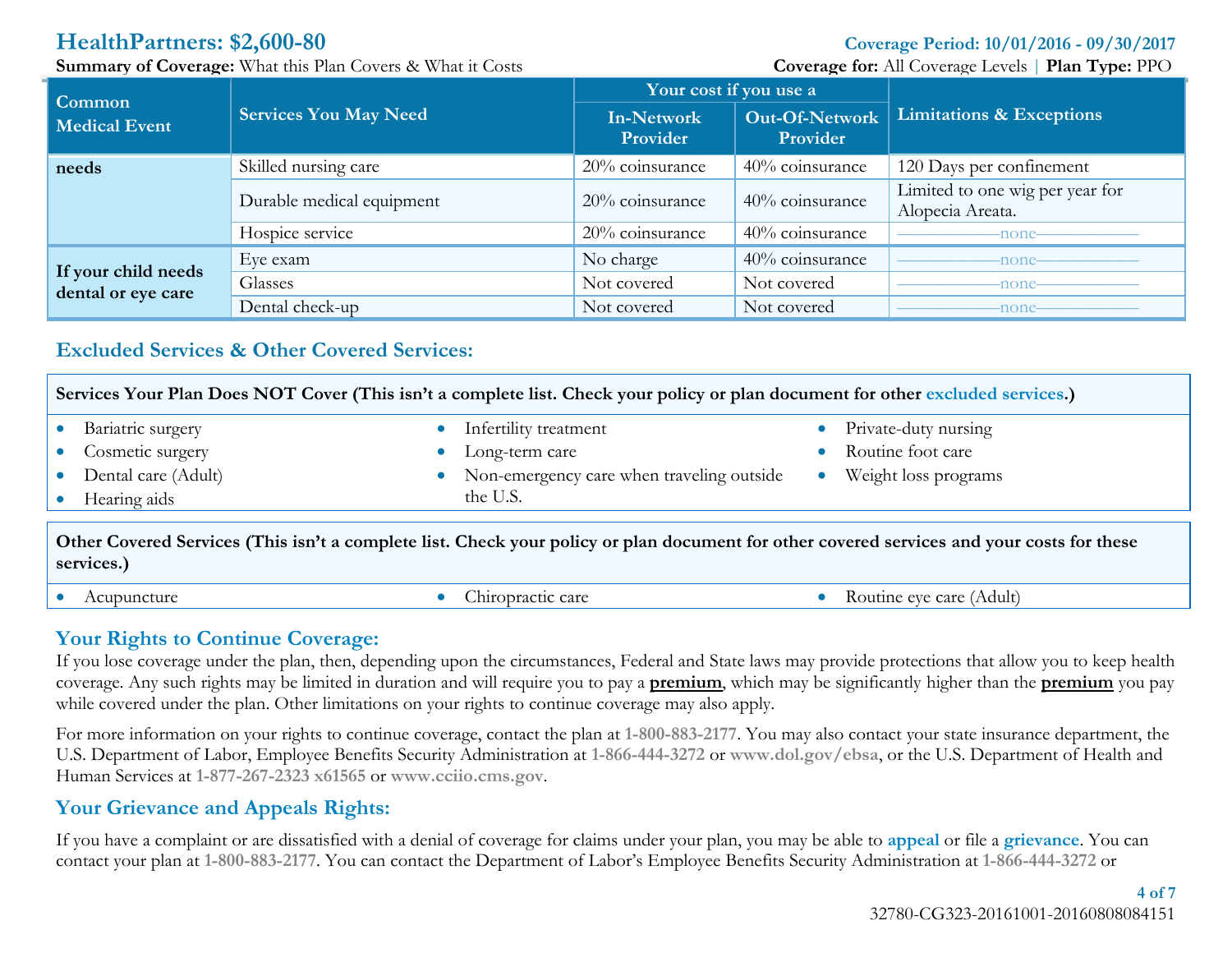### **Summary** of Coverage: What this Plan Covers & What it Costs **Coverage Coverage** for: All Coverage Levels | **Plan Type:** PPO

# **HealthPartners: \$2,600-80 Coverage Period: 10/01/2016 - 09/30/2017**

**www.dol.gov/ebsa/healthreform**. For questions about your rights, this notice, or assistance, you can contact your state insurance department at **the** following: MN Dept of Health at 651-201-5100 / 1-800-657-3916 or the MN Dept of Commerce at 651-539-1600 / 1-800-657-3602.

## **Does this Coverage Provide Minimum Essential Coverage?**

The Affordable Care Act requires most people to have health care coverage that qualifies as "minimum essential coverage." **This plan or policy does provide minimum essential coverage.** 

## **Does this Coverage Meet the Minimum Value Standard?**

The Affordable Care Act establishes a minimum value standard of benefits of a health plan. The minimum value standard is 60% (actuarial value). **This health coverage does meet the minimum value standard for the benefits it provides.**

### **Language Access Services:**

Spanish (Español): Para obtener asistencia en Español, llame al **1-866-398-9119**. Tagalog (Tagalog): Kung kailangan ninyo ang tulong sa Tagalog tumawag sa **1-800-883-2177**. Chinese (中文): 如果需要中文的帮助,请拨打这个号码 **1-800-883-2177**. Navajo (Dine): Dinek'ehgo shika at'ohwol ninisingo, kwiijigo holne' **1-800-883-2177**.

 $- T$ o see examples of how this plan might cover costs for a sample medical situation, see the next page.–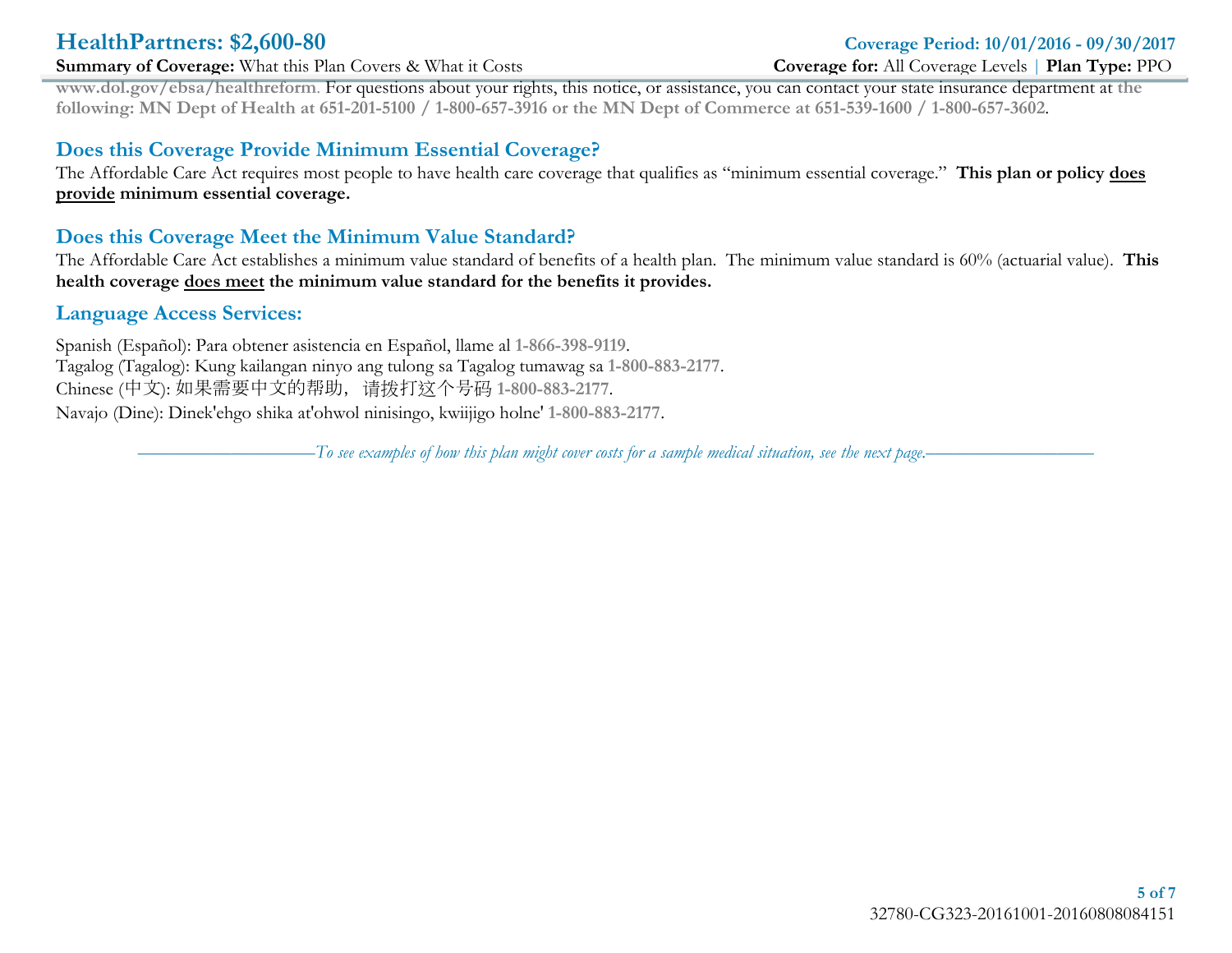.

# **About these Coverage Examples:**

These examples show how this plan might cover medical care in given situations. Use these examples to see, in general, how much financial protection a sample patient might get if they are covered under different plans.



**This is not a cost estimator.**

Don't use these examples to estimate your actual costs under this plan. The actual care you receive will be different from these examples, and the cost of that care will also be different. Cost sharing or "Patient pays" amounts are based on selfonly coverage.

**Having a baby**

(normal delivery)

- **Amount owed to providers:** \$7,540
- **Plan pays** \$3,840

**Patient pays** \$3,700

### **Sample care costs:**

| Hospital charges (mother)  | \$2,700 |
|----------------------------|---------|
| Routine obstetric care     | \$2,100 |
| Hospital charges (baby)    | \$900   |
| Anesthesia                 | \$900   |
| Laboratory tests           | \$500   |
| Prescriptions              | \$200   |
| Radiology                  | \$200   |
| Vaccines, other preventive | \$40    |
| Total                      | \$7,540 |
| Patient pays:              |         |
| Deductibles                | \$2,600 |
| Copays                     | \$0     |
| Coinsurance                | \$900   |
| Limits or exclusions       | \$200   |
| Total                      | \$3,700 |

**HealthPartners:** \$2,600-80<br> **Coverage Period:**  $10/01/2016 - 09/30/2017$ <br> **Coverage Coverage Coverage Coverage Period:**  $10/01/2016 - 09/30/2017$ 

**Coverage** for: All Coverage Levels | **Plan Type:** PPO

# **Managing type 2 diabetes**

(routine maintenance of a well-controlled condition)

**Amount owed to providers:** \$5,400

**Plan pays** \$2,220

**Patient pays** \$3,180

### **Sample care costs:**

| Prescriptions                  | \$2,900 |
|--------------------------------|---------|
| Medical Equipment and Supplies | \$1,300 |
| Office Visits and Procedures   | \$700   |
| Education                      | \$300   |
| Laboratory tests               | \$100   |
| Vaccines, other preventive     | \$100   |
| Total                          | \$5,400 |
| Patient pays:                  |         |
| Deductibles                    | \$2,600 |
| Copays                         | $\$0$   |
| Coinsurance                    | \$500   |
| Limits or exclusions           | \$80    |
| Total                          | \$3,180 |